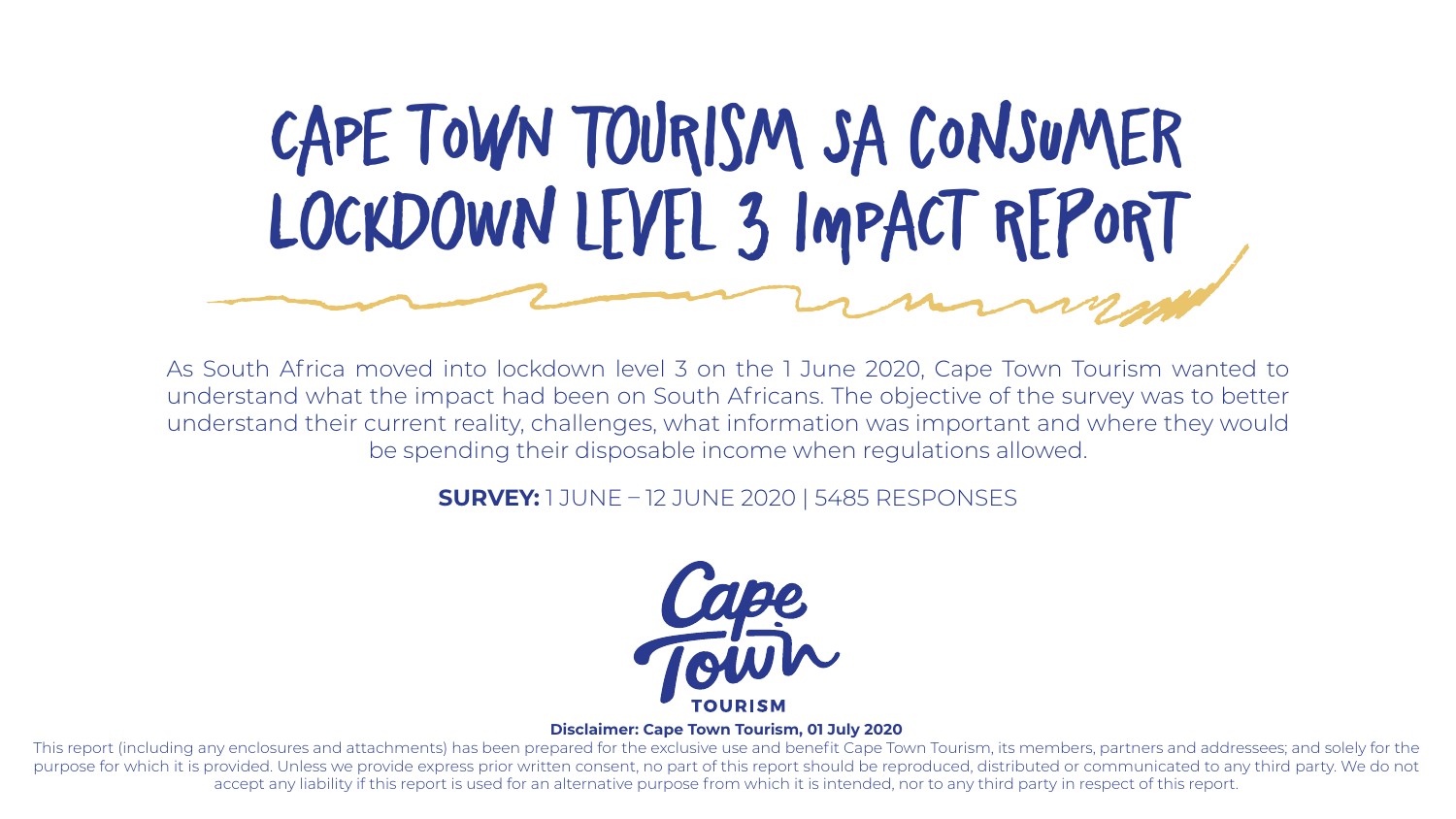| <b>GENDER</b>                      |           |                       | <b>EMPLOYMENT STATUS</b>      |                          |           |                           |                    |
|------------------------------------|-----------|-----------------------|-------------------------------|--------------------------|-----------|---------------------------|--------------------|
| <b>31%</b> Male<br>69% Female      |           | 4%<br>9%              | Retired<br>Employed part-time |                          | 6%        | Other<br>9% Self employed |                    |
| <b>RACE</b>                        |           |                       |                               | 32% Employed permanently |           |                           | 40% Unemployed     |
| <b>1%</b><br>Asian<br>6%<br>Indian | <b>1%</b> | Other<br>24% Coloured | MONTHLY HOUSEHOLD INCOME      |                          |           |                           |                    |
| 29%<br>White                       |           | 39% Black             | 63%                           | Less than R10 000        | 18%       |                           | R10 001 - R20 000  |
|                                    |           |                       | 8%                            | R20 001 - R30 000        | <b>5%</b> |                           | R30 001 - R40 000  |
| <b>AGE</b>                         |           |                       | 4%                            | R40 001 - R80 000        | <b>1%</b> |                           | R80 001 - R120 000 |
| <b>24%</b> 18-24 years old         |           |                       | <b>1%</b>                     | R120 001+                |           |                           |                    |
| <b>30%</b> 25-34 years old         |           |                       |                               |                          |           |                           |                    |
| <b>26%</b> 35-49 years old         |           |                       |                               |                          |           |                           |                    |

**20%** 50+ years old





# **A SaMpLe oF 5485 SoUtH AfRiCaNs pArTiCiPaTeD In tHe sUrVeY**

**THE SAMPLE IS STATISTICALLY REPRESENTATIVE OF THE POPULATION OF SOUTH AFRICA WITH A MARGIN OF ERROR OF 5%**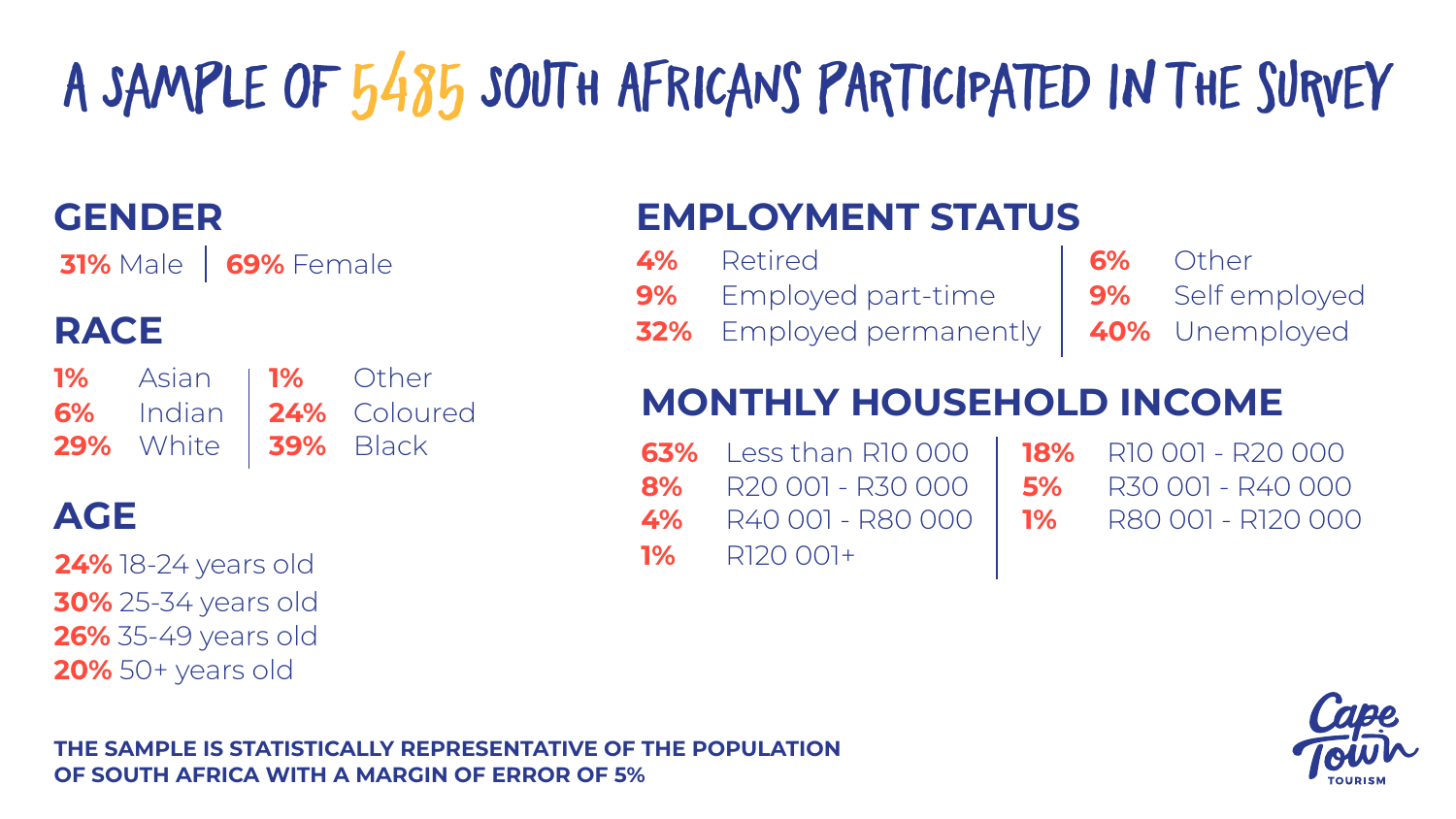### **PROVINCE OF RESIDENCE**

| <b>1%</b> | Northerr  |
|-----------|-----------|
| 2%        | Free Stat |
| 3%        | Limpopc   |
| 15%       | Kwa-Zulu  |
| 39%       | Western   |



- 
- 1 Cape | 2% North West
- te | 3% Mpumalanga
	- **6% Eastern Cape**
- **15%** Kwa-Zulu Natal **29%** Gauteng
- **39 Cape 1 61%** Reside outside of the Western Cape



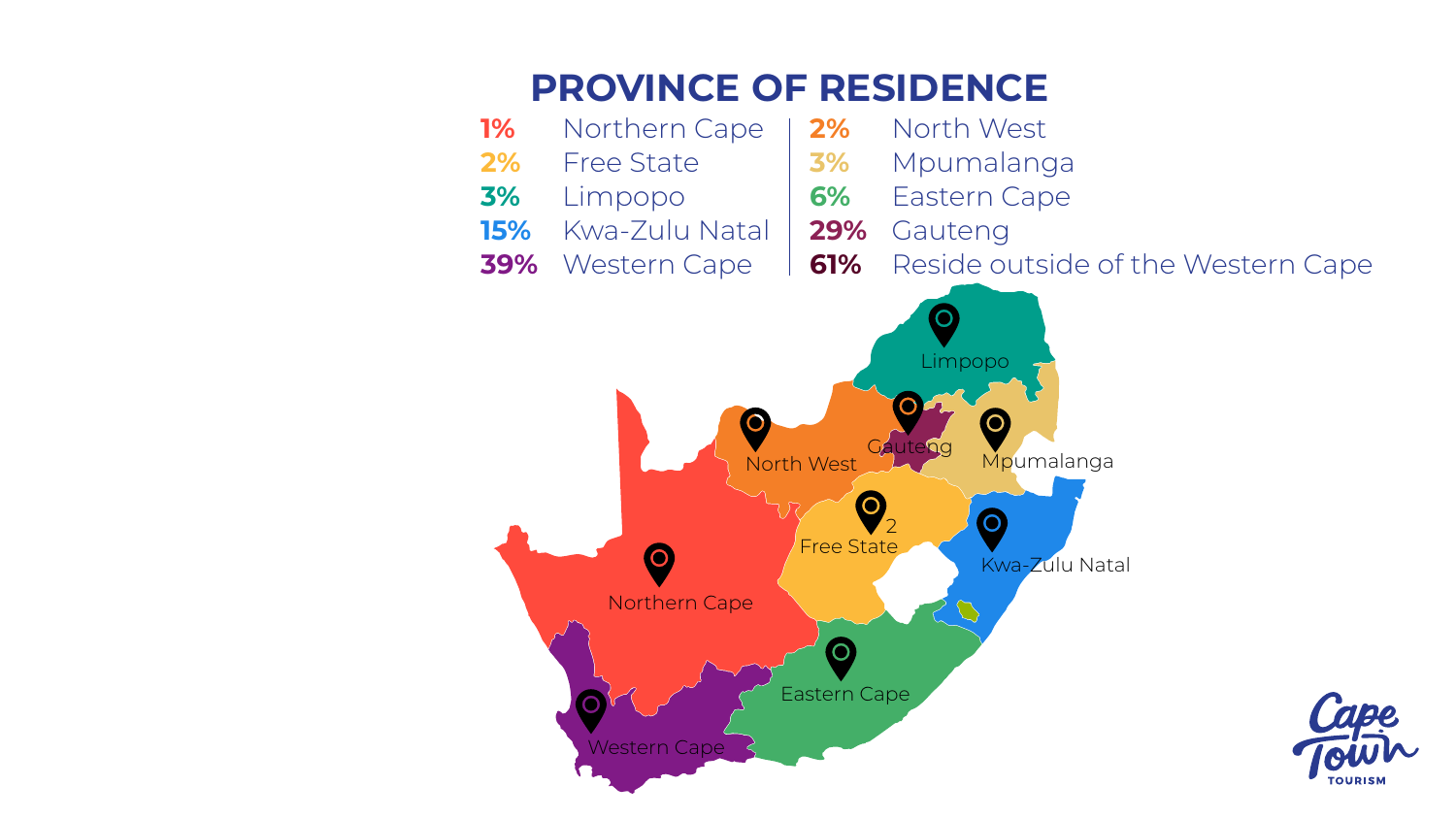| A significantly greater % of females completed<br>the survey compared to the SA population. |                                                                                                       |            |  |  |  |
|---------------------------------------------------------------------------------------------|-------------------------------------------------------------------------------------------------------|------------|--|--|--|
| <b>GENDER</b>                                                                               |                                                                                                       |            |  |  |  |
| 49% Male   51% Female                                                                       |                                                                                                       | 42%<br>18% |  |  |  |
|                                                                                             | A significantly smaller % of black respondents<br>completed the survey compared to the SA population. | MC         |  |  |  |
| <b>RACE</b>                                                                                 |                                                                                                       | 68%        |  |  |  |
| <b>3%</b> Asian 19% Colou<br><b>8%</b> White 181% Black                                     | Coloured                                                                                              | 7%         |  |  |  |
|                                                                                             |                                                                                                       | 6%         |  |  |  |
| <b>AGE</b>                                                                                  |                                                                                                       | <b>1%</b>  |  |  |  |
| 13% 20-24 years old                                                                         |                                                                                                       | There      |  |  |  |
| <b>30%</b> 30-34 years old                                                                  |                                                                                                       | respo      |  |  |  |
| <b>30%</b> 35-49 years old                                                                  |                                                                                                       | PR         |  |  |  |
| $27\%$ 50+ years old                                                                        |                                                                                                       | 2%         |  |  |  |
|                                                                                             |                                                                                                       | <b>5%</b>  |  |  |  |
|                                                                                             |                                                                                                       | 10%        |  |  |  |
|                                                                                             |                                                                                                       | <b>19%</b> |  |  |  |
|                                                                                             |                                                                                                       | 12%        |  |  |  |

## **SoUtH AfRiCaN PoPuLaTiOn dEmOgRaPhIcS**  AS PER STATISTICS SOUTH AFRICA (STATS SA)

of the participants had some form of loyment compared to 42% of the SA population.

#### **PLOYMENT STATUS**

- 
- Employed permanently

- **68%** Less than R10 000 **13%** R10 001 R20 000
	-
	- **6%** R40 001 R80 000
	- **1%** R120 001+
	- **7%** R20 001 R30 000 **3%** R30 001 R40 000 **2%** R80 001 - R120 000
- e was a significantly greater participation by ondents residing in the Western Cape.

#### *OVINCE OF RESIDENCE*

- **2% Northern Cape 1 7% North West**
- 
- **19%** Kwa-Zulu Natal **26%** Gauteng
- **12%** Western Cape
- Free State **8%** Mpumalanga **10%** Limpopo **11%** Eastern Cape



#### **42%** Employed part-time **40%** Self employed

Not economically active (discouraged work-seekers, not economically active, other)

#### **MONTHLY HOUSEHOLD INCOME**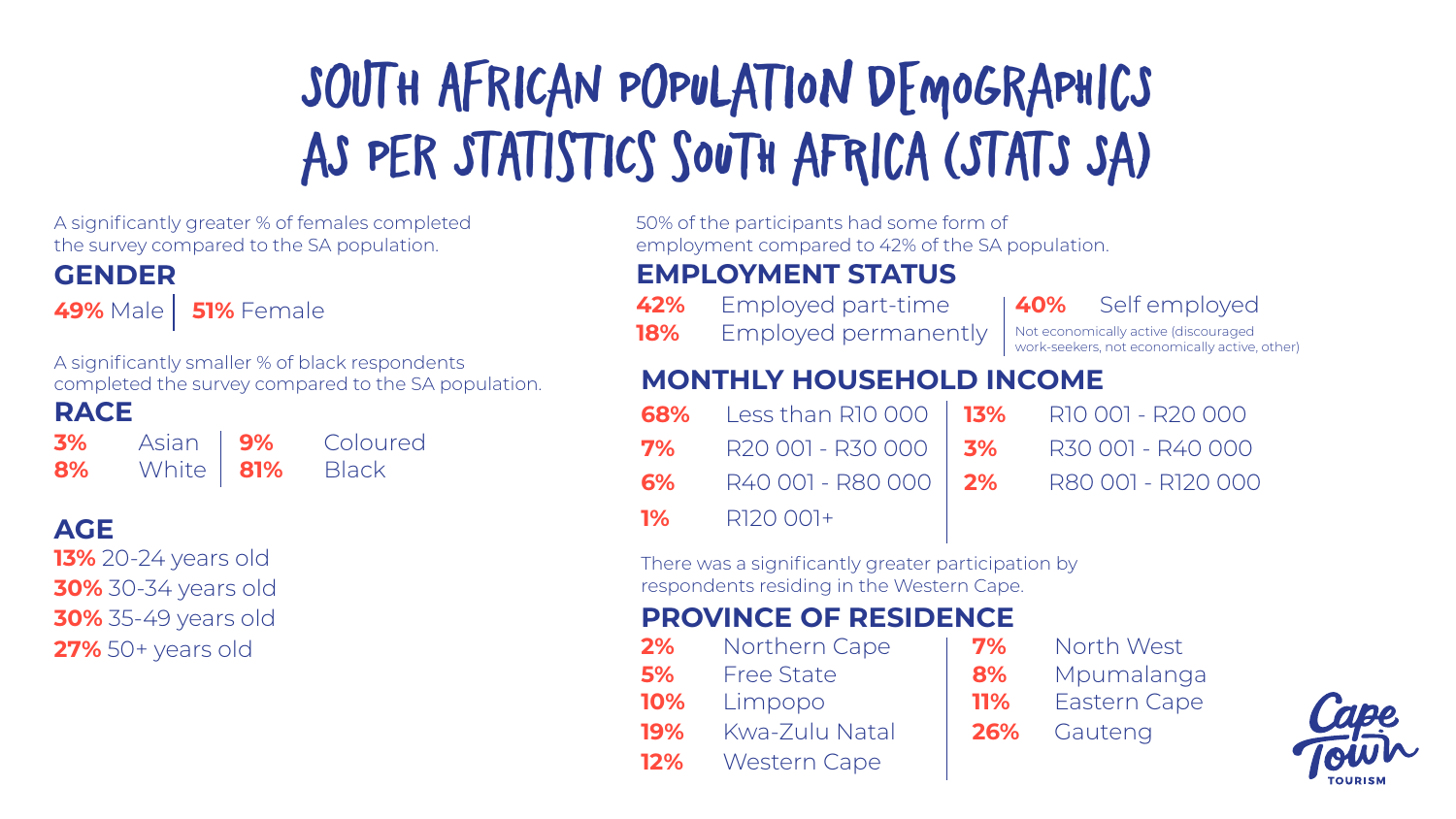**Travelled** internationally in 2020

 $2%$ 

**Travelled** internationally in 2019

### **INTERNATIONAL TRAVEL HISTORY** 88%



Haven't travelled internationally recently









#### **DOMESTIC TRAVEL HISTORY**

### **50% HaVe tRaVeLlEd dOmEsTiCaLlY In 2019-2020, WhIlSt oNlY 12% HaVe tRaVeLlEd oVeRsEaS OvEr tHe sAmE PeRiOd**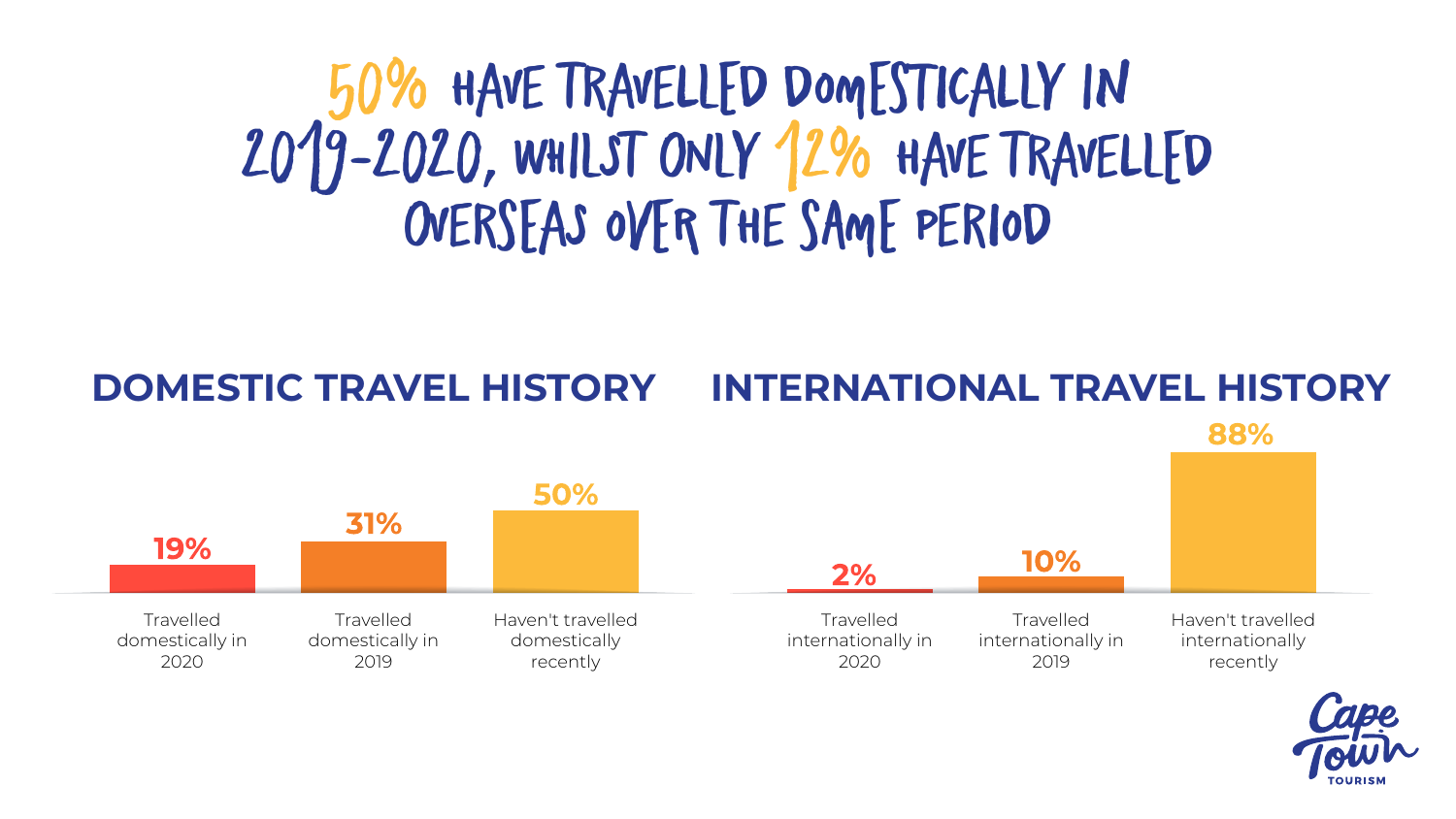The extended lockdown is unnecessary



Neutral The extended lockdown is necessary



# **RESPONDENTS' FEELINGS ABOUT LOCKDOWN 55% Of rEsPoNdEnTs fEeL ThAt ThE ExTeNdEd lOcKdOwN Is nEcEsSaRy Q: HOW DO YOU FEEL ABOUT THE COVID-19 LOCKDOWN?**

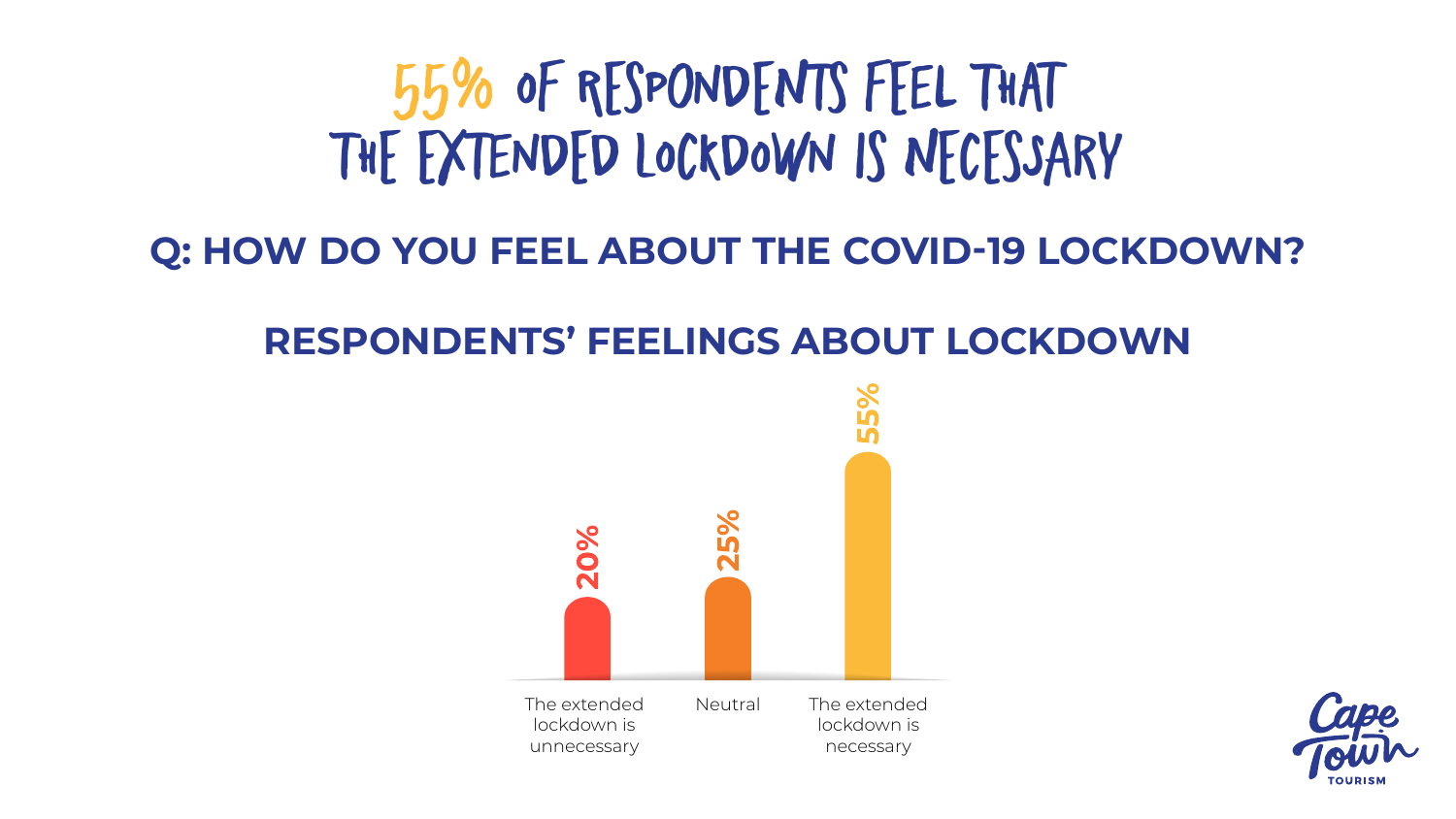### RESPONDENTS HAVE EXPERIENCED A NUMBER OF POSITIVE ASPECTS WITH LOCKDOWN

### THE BEST THINGS ABOUT LOCKDOWN







**LESS CRIME AND ROAD ACCIDENTS** 

**SPENDING LESS MONEY** 

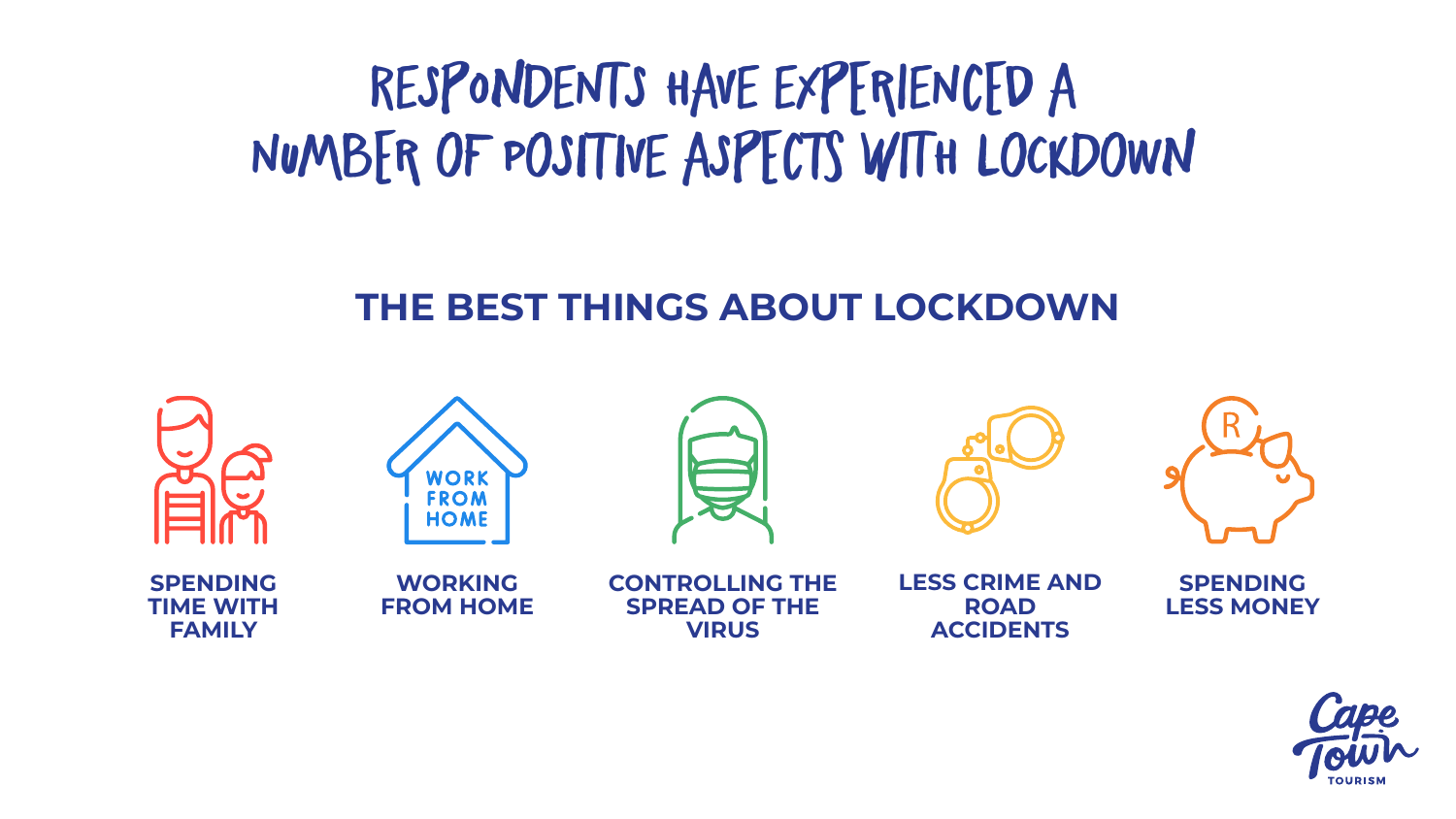**66 THE BEST AND ONLY** GOOD THING ABOUT THE LOCKDOWN WAS BEING ABLE TO SPEND TIME WITH MY SONS. ?? **– Indian Female, 48 years old**

WE'VE HAD A LOT OF TIME TO SELF-REFLECT AND DRAW CLOSER TO EACH OTHER EVEN THOUGH WE ARE FAR APART. ALSO, THE CARING HUMAN SPIRIT HAS SHOWN ABOVE THE ODDS. **99 – Black Male, 31 years old**

**IS IT HAS GIVEN ME A CHANCE TO SPEND** MORE QUALITY TIME WITH MY FAMILY. I VALUE EVERY MOMENT. **– White Female, 19 years old**

**66 THE BEST THING THAT HAS** HAPPENED IS SAVING MONEY. **19 – Black Male, 19 years old**

YOU GET TO SPEND ACTUAL QUALITY TIME WITH YOUR FAMILY THAT YOU WOULD NOT HAVE DONE OTHERWISE. I'VE GROWN SO MUCH CLOSER TO MY KIDS. ?? **– Indian Female, 48 years old**

> WORKING FROM HOME AS I GET TO SPEND MORE TIME WITH MY SON AND FAMILY - YOU JUST BECOME SO GRATEFUL. **?? – Black Female, 29 years old**





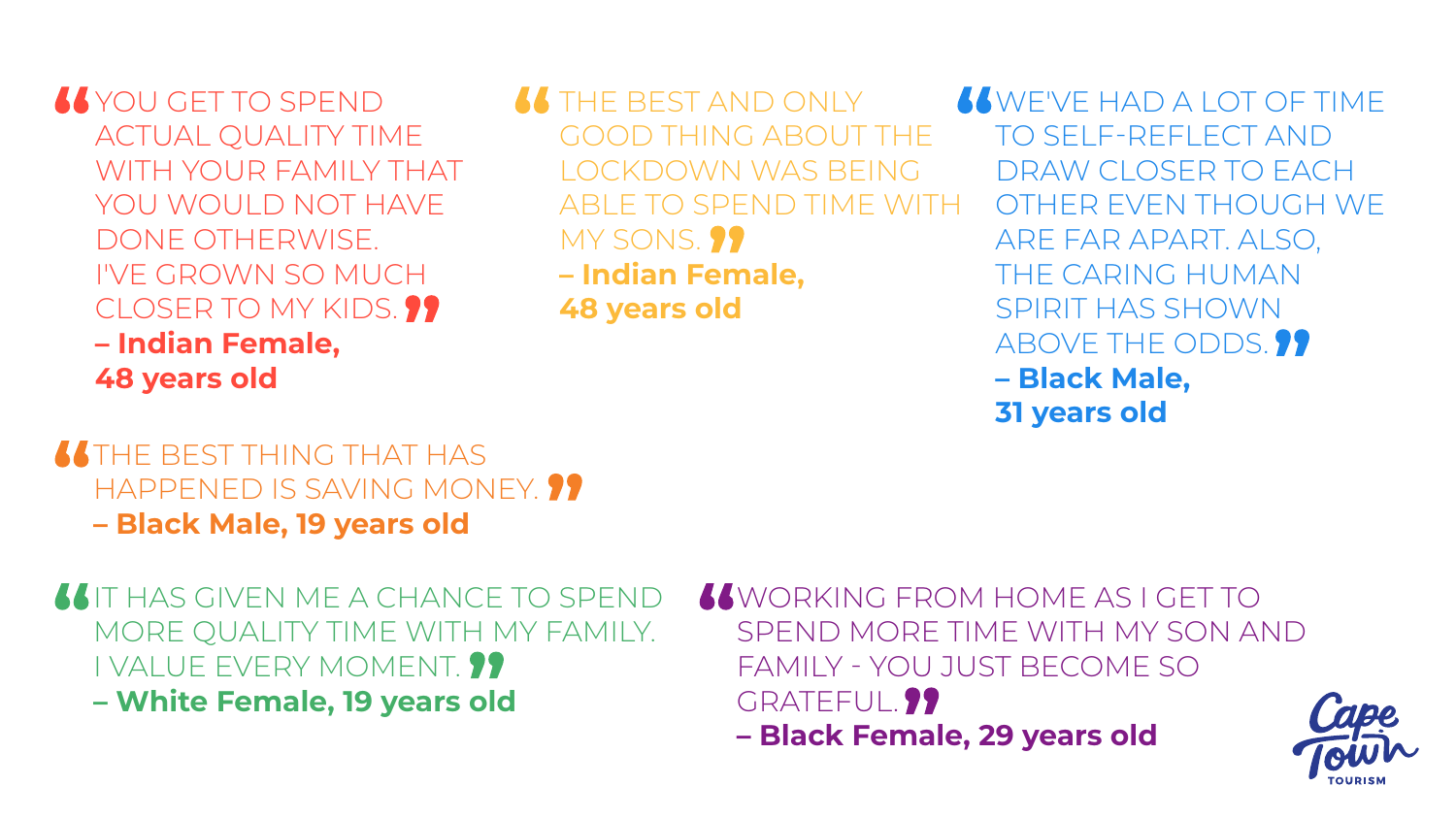### HOWEVER, THE NEGATIVES HAVE HAD A SEVERE IMPACT ON QUALITY OF LIFE - LOSS OF INCOME BEING THE MOST SIGNIFICANT

### **WORST THINGS ABOUT THE COVID-19 LOCKDOWN**



**LOSS OF INCOME** 

**LOSING LOVED** ONES

**FAILING ECONOMY** 





**HOME SCHOOLING** 

**INABILITY TO VISIT FAMILY** 



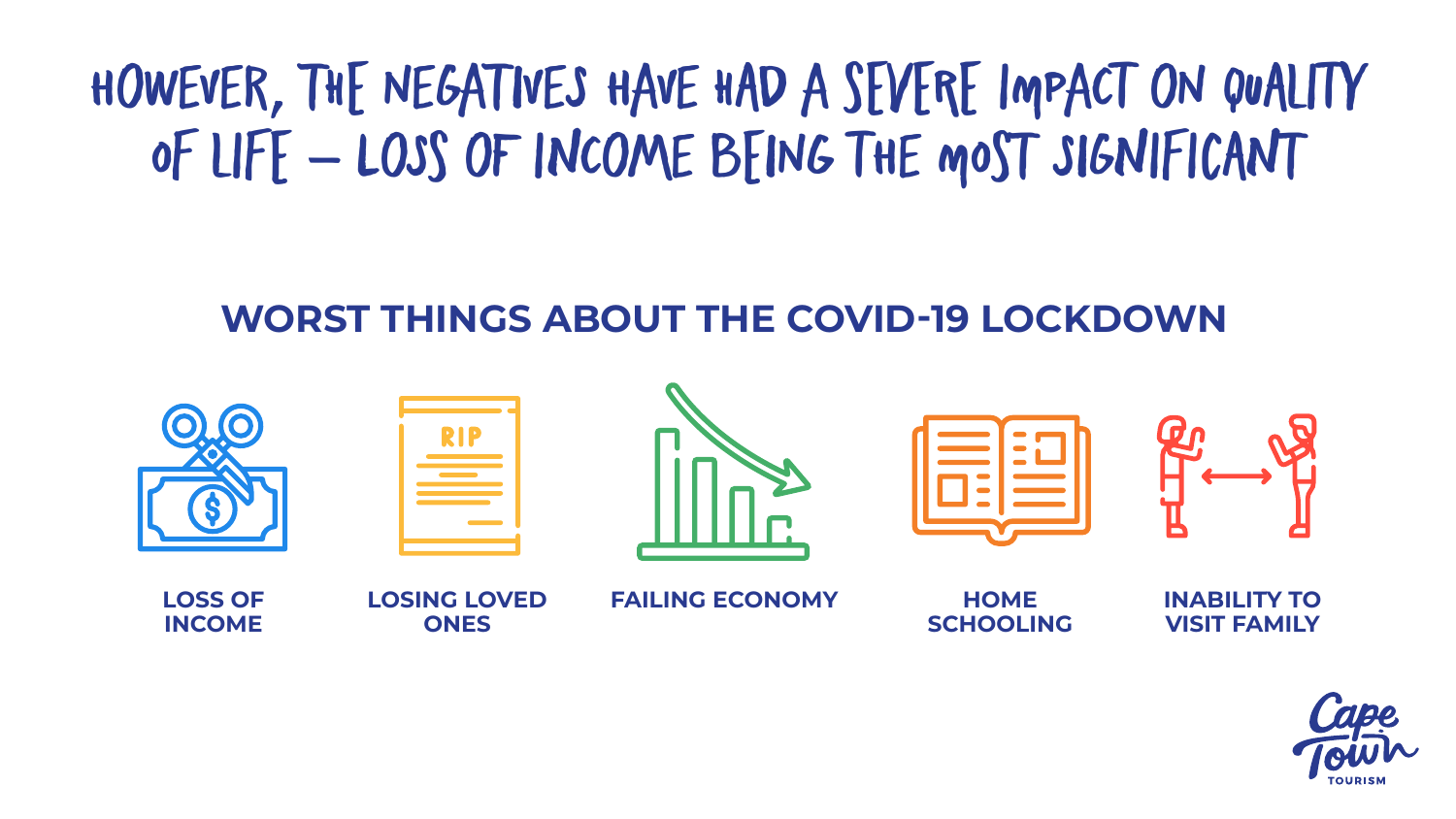**66 MY HUSBAND LOST HIS** JOB. MY KID IS ASTHMATIC SO HE CAN'T GO OUT AND IT'S SAD BEING CONFINED TO ONE PLACE. ?? **– Black Female, 28 years old**

NOT BEING ABLE TO VISIT MY PARENTS, NOT BEING ABLE TO GO TO WORK AND SEE MY STUDENTS. I MISS THEM. **99 – Coloured Female, 28 years old**

66 NEGATIVE IMPACT ON THE ECONOMY AND EXPECTED RISE IN LIVING COST ONCE THE LOCKDOWN GETS LIFTED. **22 – Coloured Male, 24 years old**

HOMESCHOOLING AND THE BLURRING OF BORDERS BETWEEN WORK AND HOME. ?? **– Black Female, 37 years old**

> THE DEVASTATING EFFECT IT IS HAVING ON THE ECONOMY AND PEOPLE'S LIVES. THERE ARE MORE PEOPLE DYING FROM STARVATION THAN WILL DIE FROM COVID-19. **99 – White Female, 48 years old**



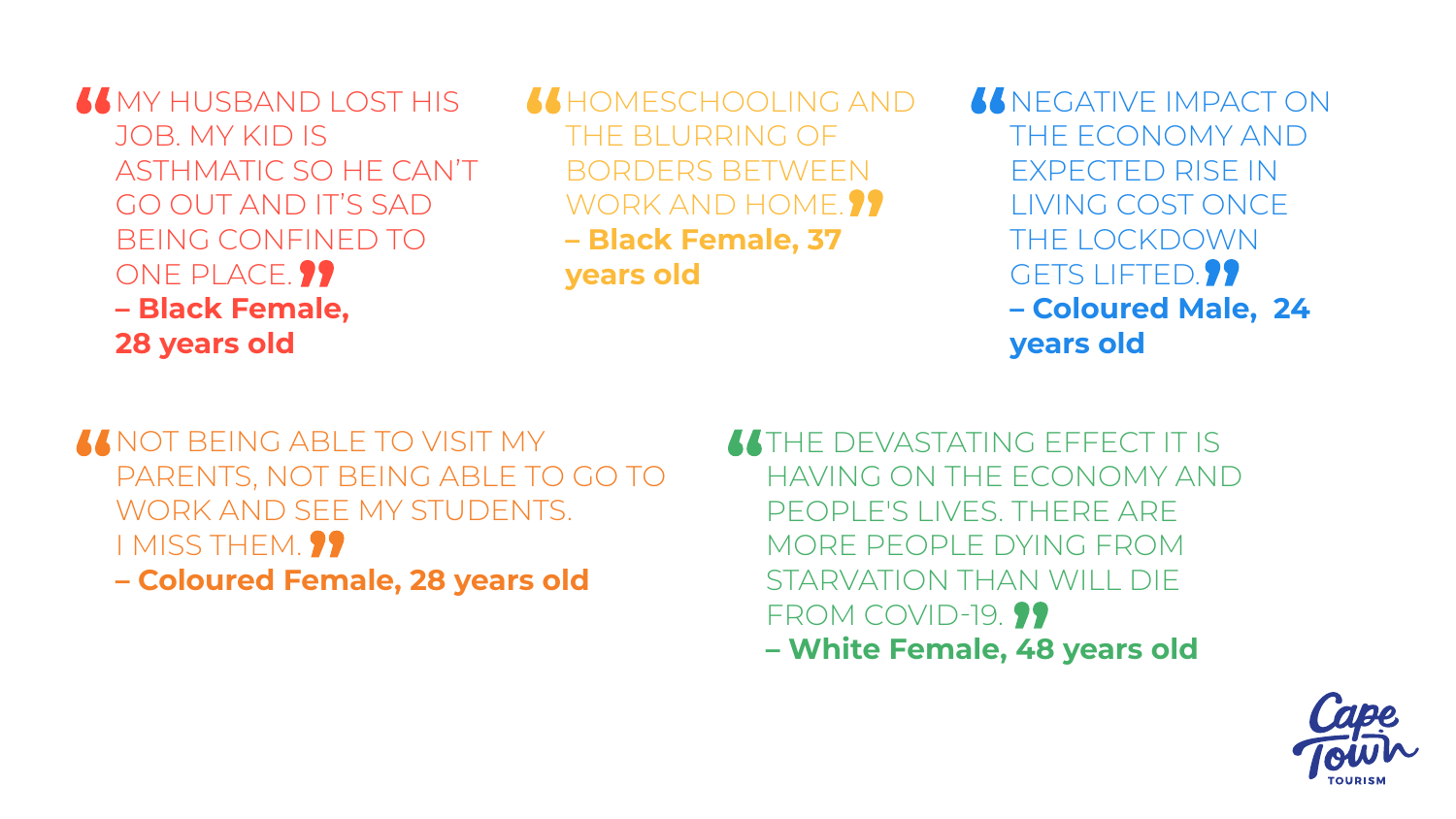### **ThE BiGgEsT CoNcErNs oF SoUtH AfRiCaNs aT ThIs tImE InClUdE LoSiNg sOmEoNe, ThE HeAlTh oF ThEiR FaMiLiEs AnD ThEiR OwN MeNtAl hEaLtH**

mental health system being overloaded someone physical health my family liberty of movement able to travel state of the country job/business able to visit friends/family





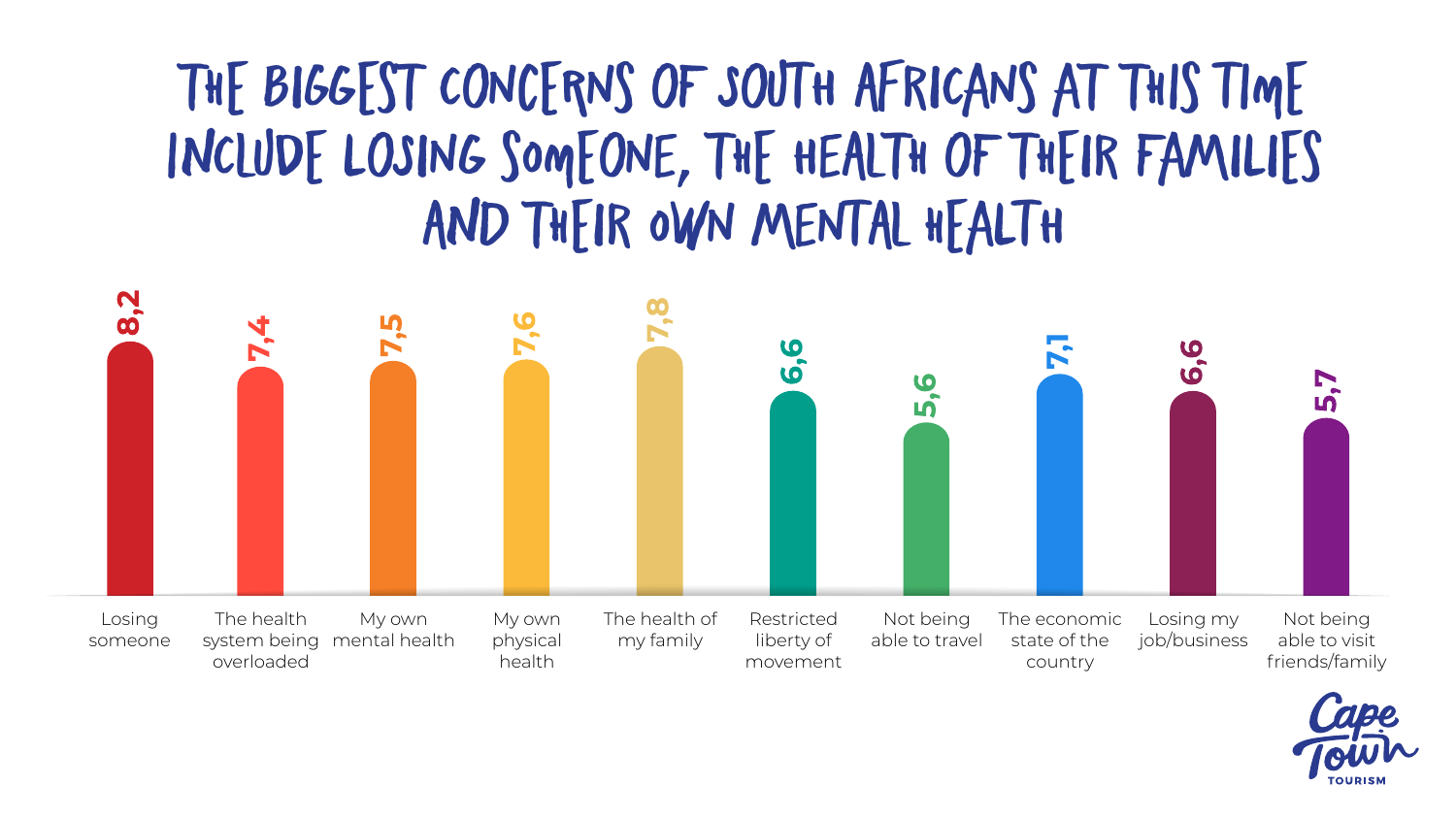

**58% Of sOuTh aFrIcAnS EiThEr aGrEeD Or StRoNgLy aGrEeD WiTh tHe gOvErNmEnT'S**  APPROACH TO REDUCING THE SPREAD OF COVID-19.

6%





### **Q: DO YOU AGREE WITH THE GOVERNMENTS APPROACH TO REDUCING THE SPREAD OF COVID-19?**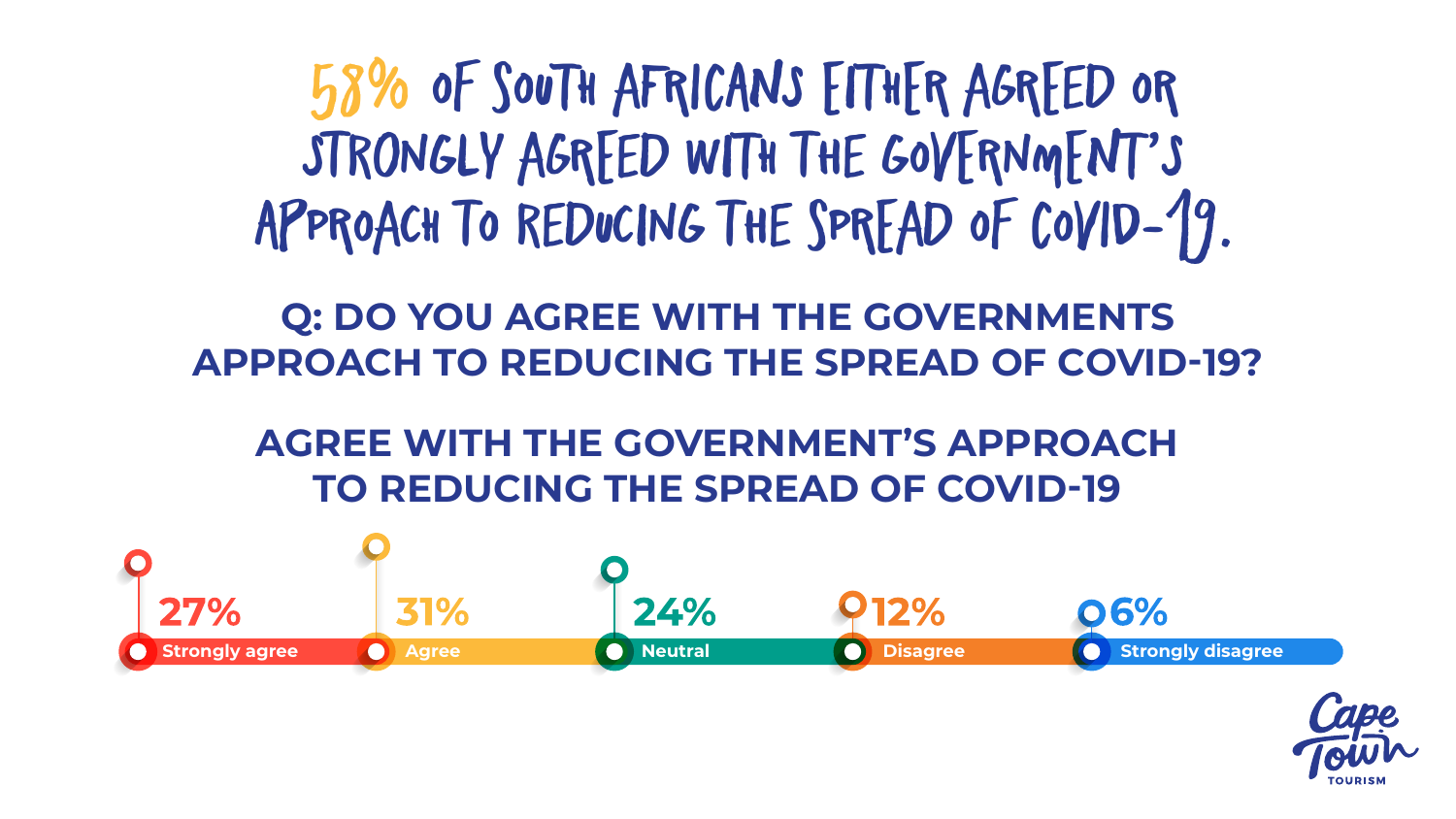# BUT IT'S UNDENIABLE THAT DESPITE FEELING THAT IT IS THE RIGHT APPROACH, MOST ARE STRUGGLING DURING LOCKDOWN.

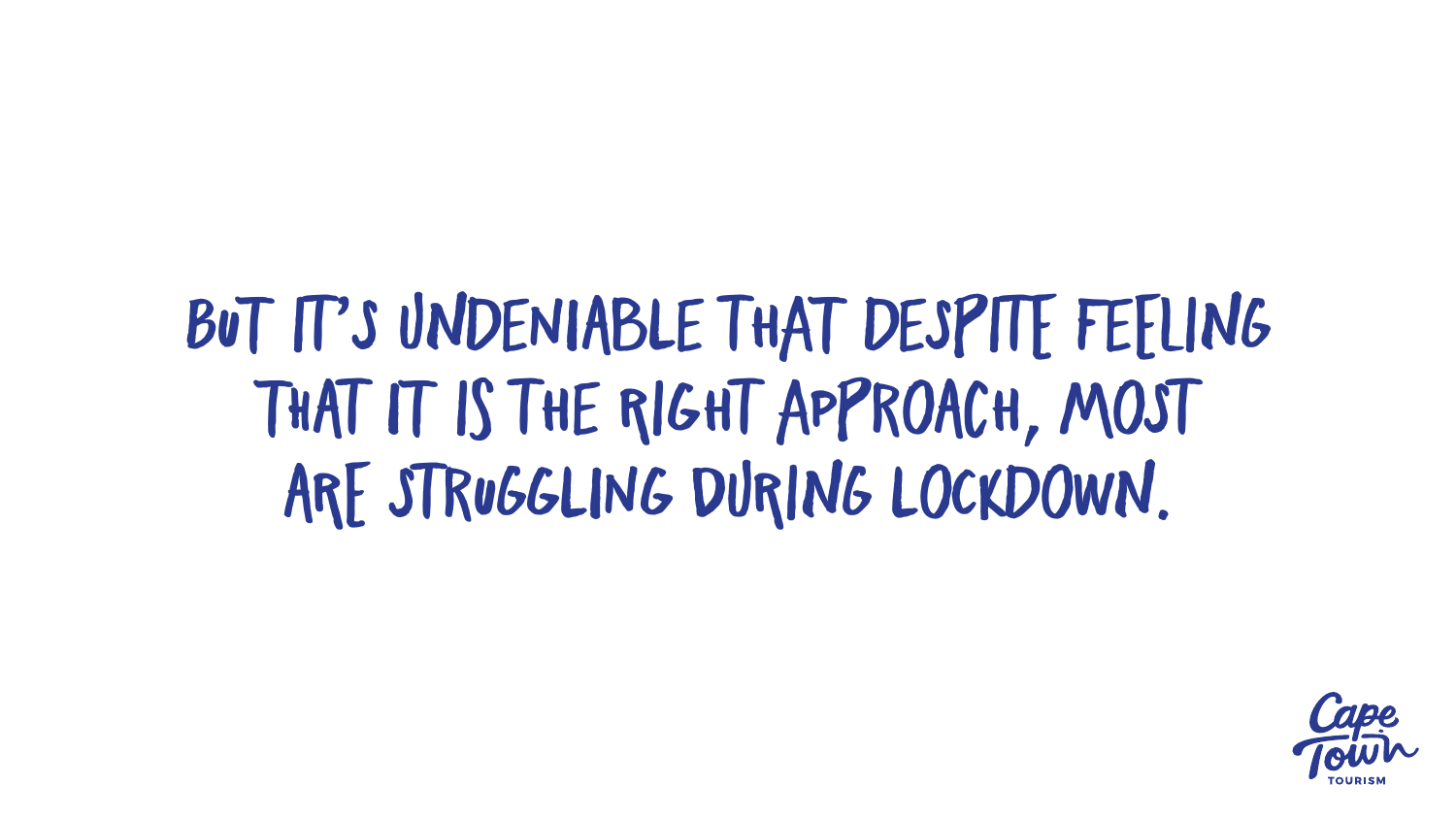### 62% SAID THAT THEY FOUND LOCKDOWN TO BE AN EXTREMELY STRESSFUL TIME Q: WHEN YOU THINK ABOUT YOUR COVID-19 **EXPERIENCE – DO YOU AGREE OR DISAGREE WITH THE FOLLOWING SCENARIOS?**

### IT'S AN EXTREMELY STRESSFUL TIME





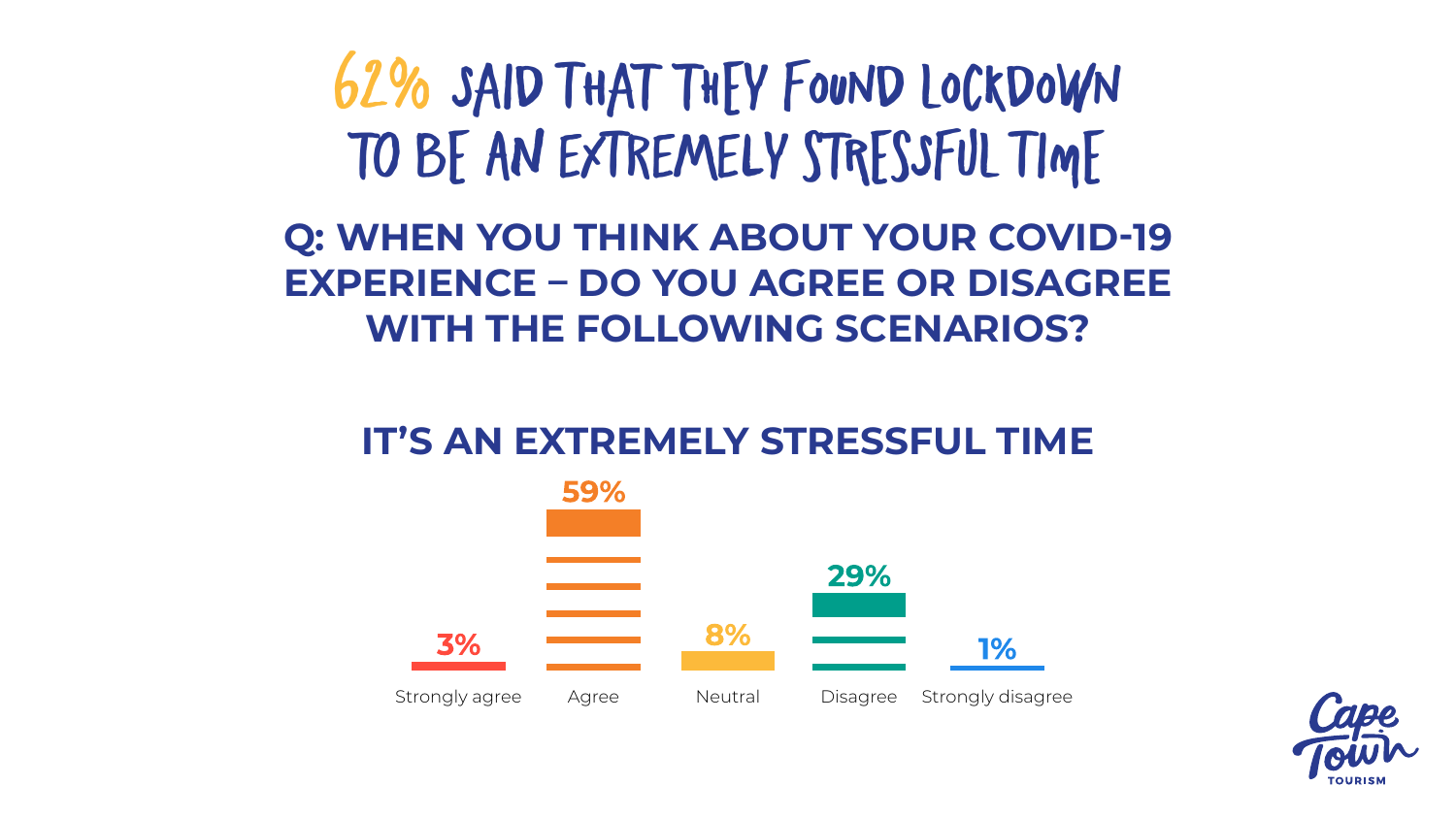### 54% SAID THAT THEIR SLEEPING PATTERNS HAVE CHANGED AND 41% ARE FEELING VERY ANXIOUS

### **MY SLEEPING PATTERNS HAVE CHANGED**



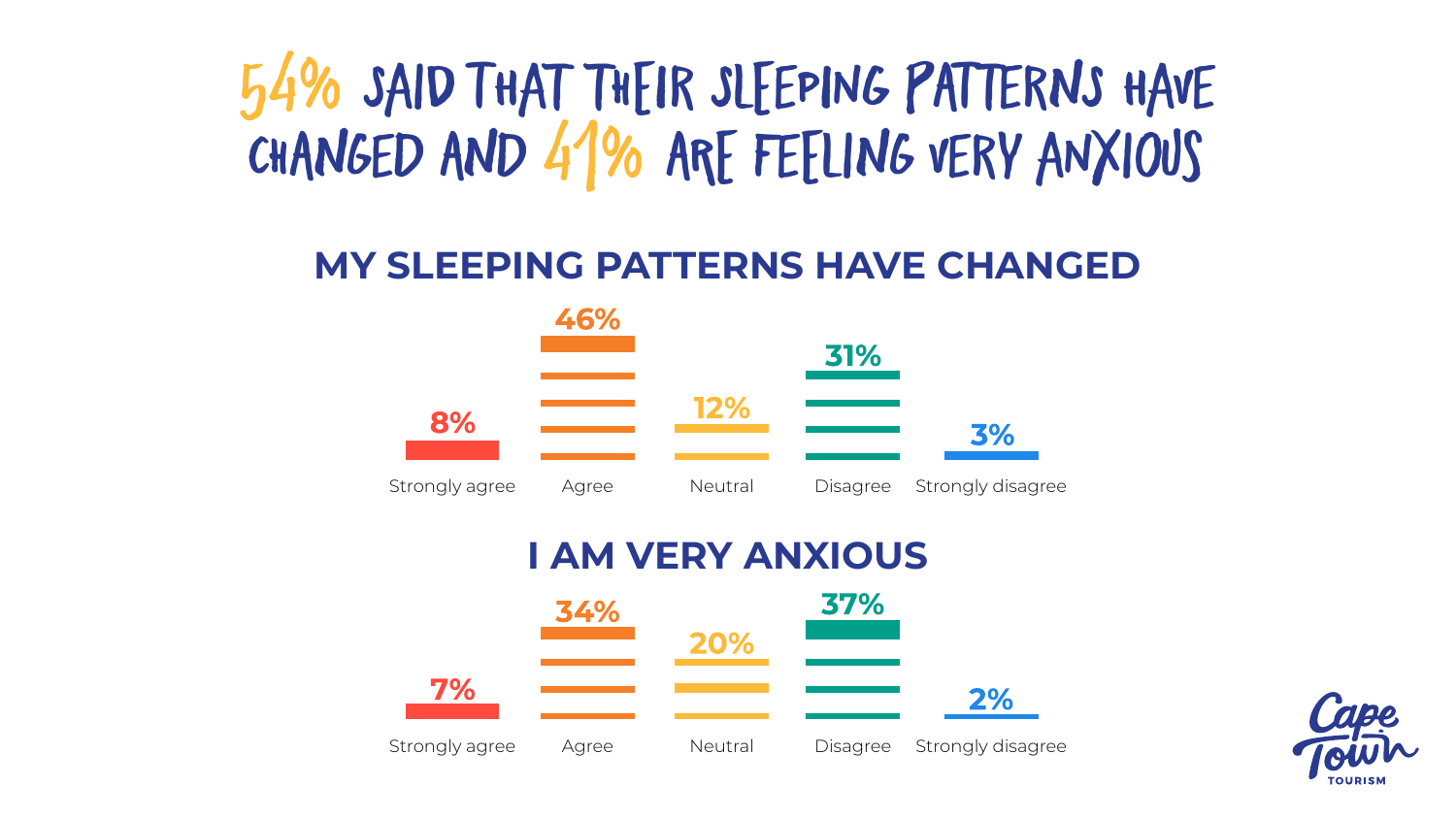### **IT'S HARD FOR ME TO ADJUST TO LOCKDOWN LIFE**

### **37% InDiCaTeD ThAt tHeY FoUnD It HaRd tO AdJuSt tO LoCkDoWn lIfE**



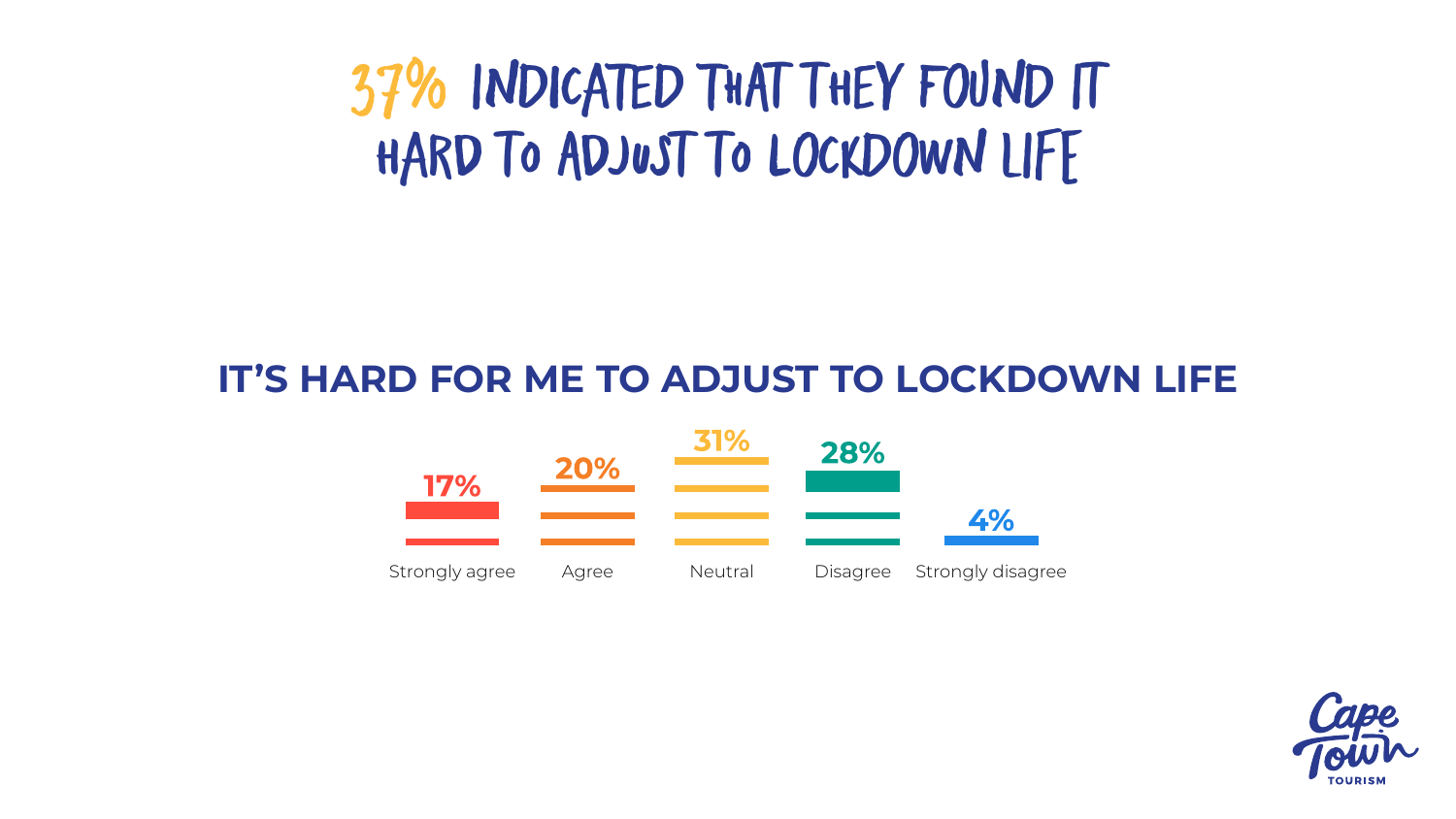### THE MOST TRUSTED SOURCES OF INFORMATION INCLUDE THE **TeLeViSiOn, 67%, FoLlOwEd bY OfFiCiAl gOvErNmEnT PrEsS ReLeAsEs, 56% AnD RaDiO, 44%**







#### **Q: WHICH SOURCES OF INFORMATION DO YOU TRUST?** MULTIPLE SELECT QUESTION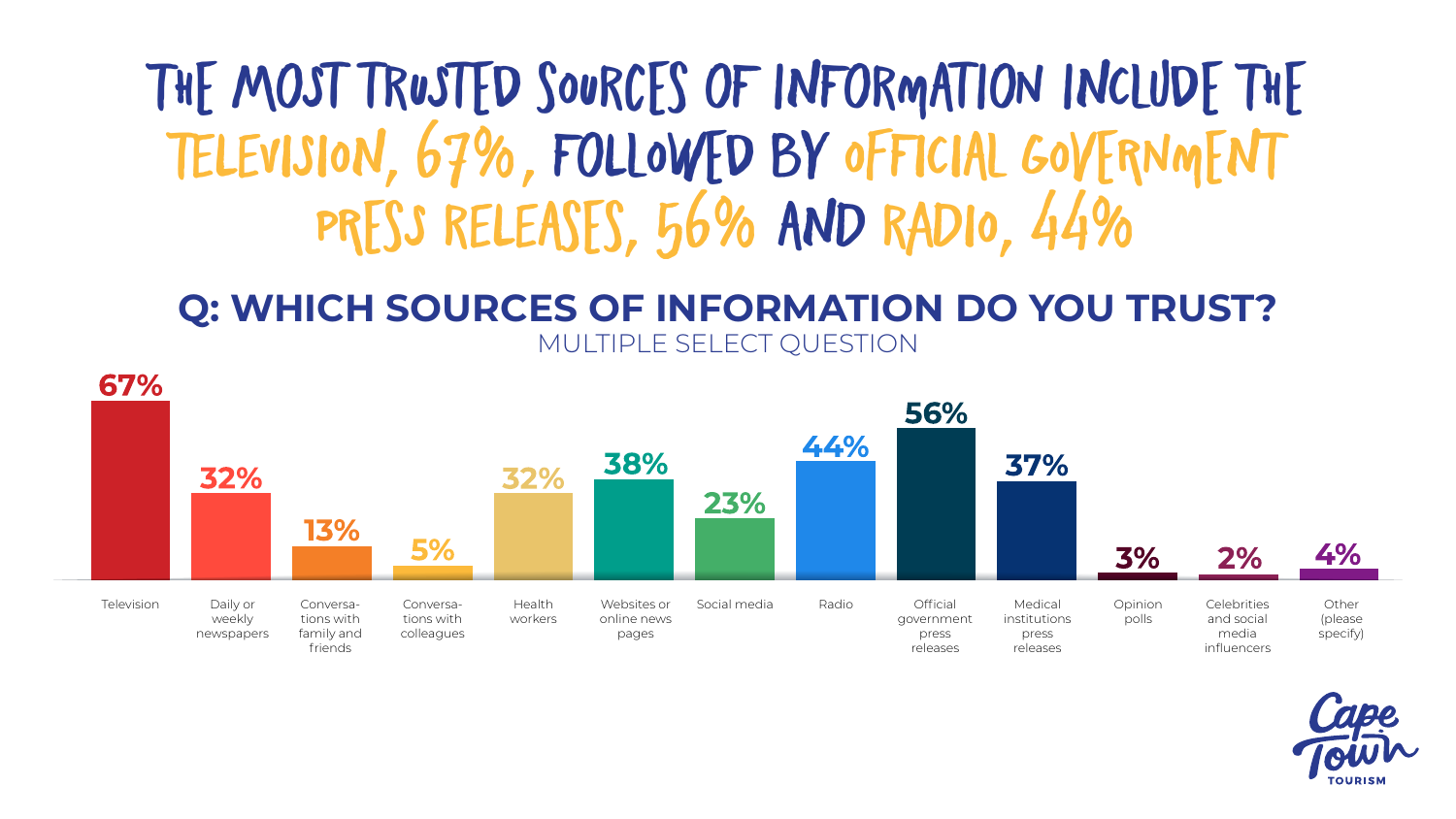### **Q: HOW OFTEN DO YOU CONSULT THE INFORMATION SOURCES YOU TRUST TO STAY INFORMED ABOUT COVID-19?**

54%

# **54% CoNsUlT ThEiR SoUrCeS Of iNfOrMaTiOn dAiLy**



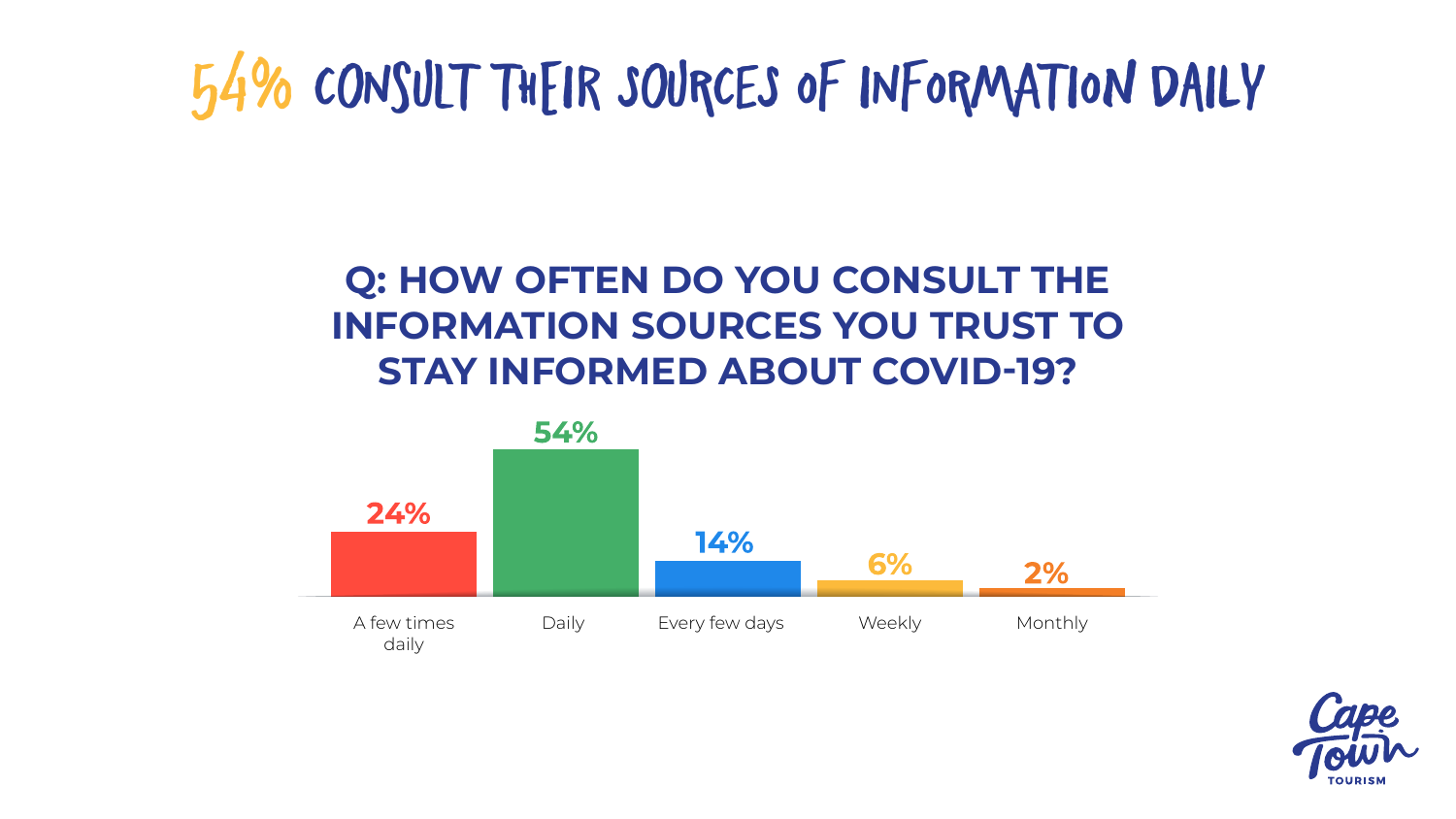#### **Q: WHAT KIND OF COVID-19 INFORMATION IS OF INTEREST TO YOU?** MULTIPLE SELECT QUESTION

### **SoUtH AfRiCaNs aRe mOsT InTeReStEd iN GoVeRnMeNt dEcIsIoNs, 64%, ThE ImPaCt oN ThE EcOnOmY, 62%AnD ScIeNtIfIc pRoGrEsS, 51%**





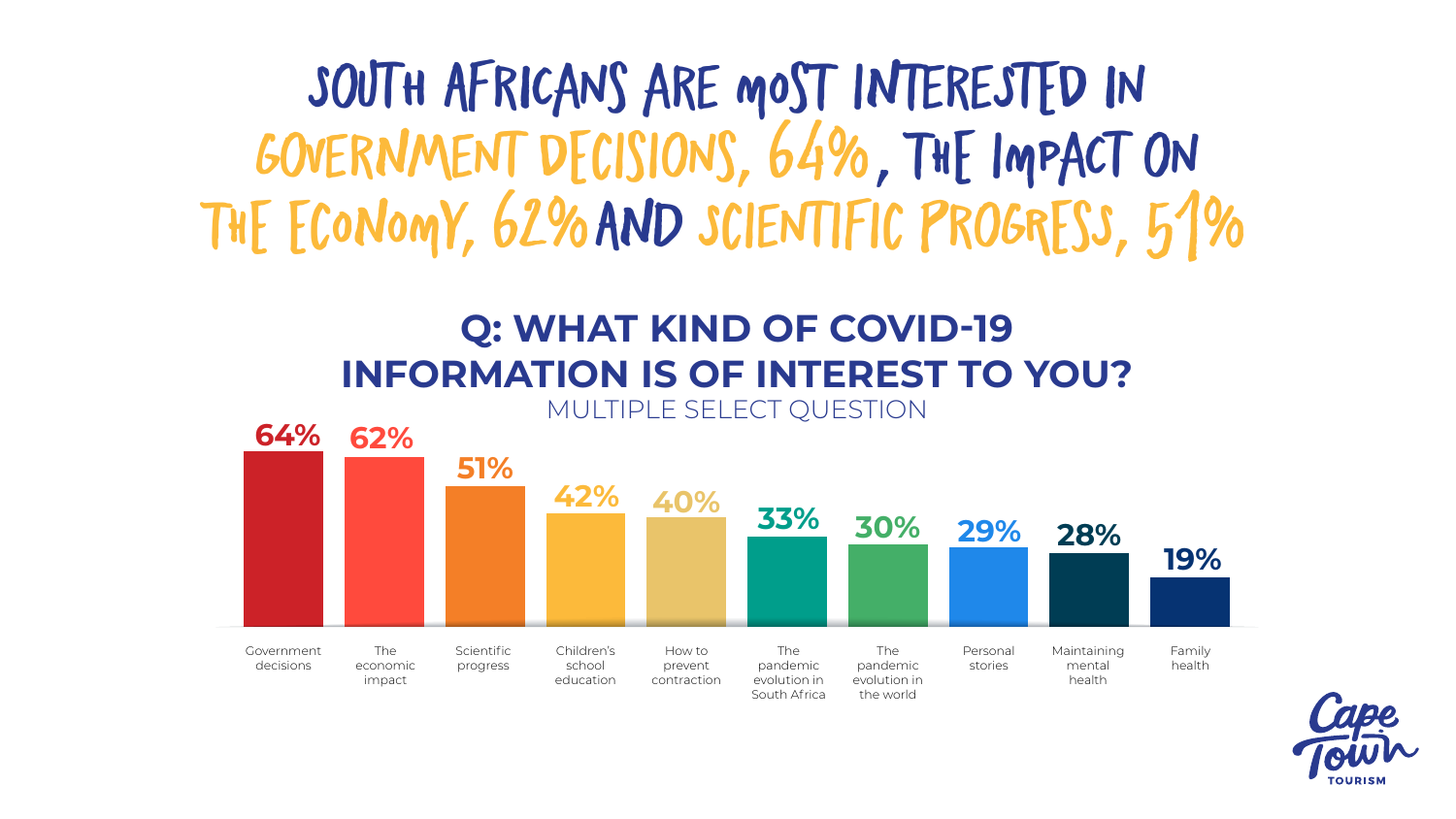### COVID-19 AFFECTS EVERYONES LIFE DIFFERENTLY AND IT HURTS TO SAY BUT THIS LOCKDOWN IS FOR THE BEST TO PREVENT THE SPREAD OF THE VIRUS. I DO ON THE OTHER HAND DISAGREE WITH SOME OF THE DECISIONS GOVERNMENT HAS MADE. ?? **– Indian, Female, 18 years old**

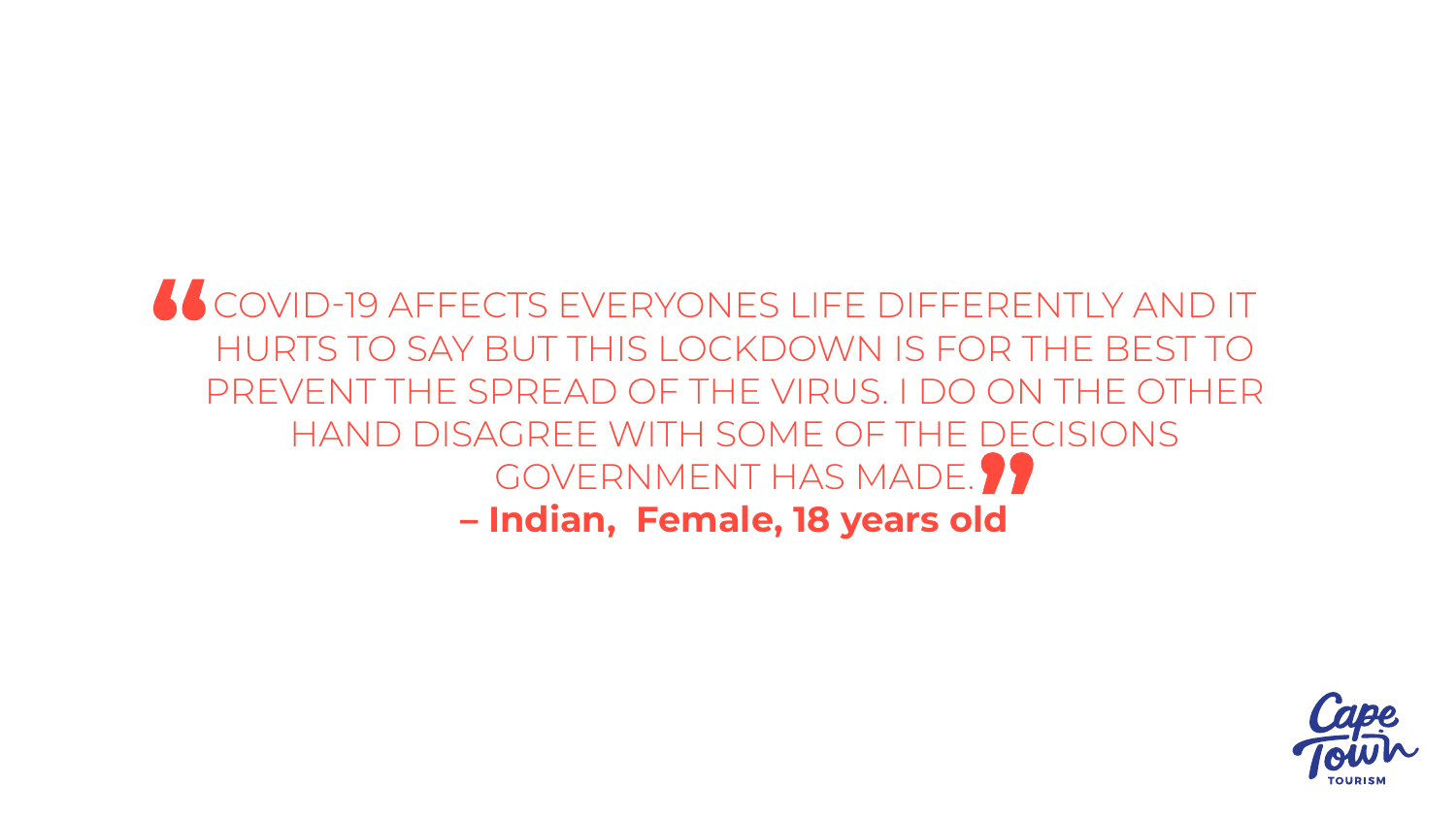### Q: DO YOU CURRENTLY HAVE DISPOSABLE INCOME?

### ONLY 24% OF RESPONDENTS HAVE DISPOSABLE INCOME

### **DISPOSABLE INCOME** 76% No 24% Yes

### MOST OF WHICH THEY ARE PLANNING ON SPENDING ON GROCERIES, SAVINGS & INVESTMENTS AND HEALTH AND BEAUTY.

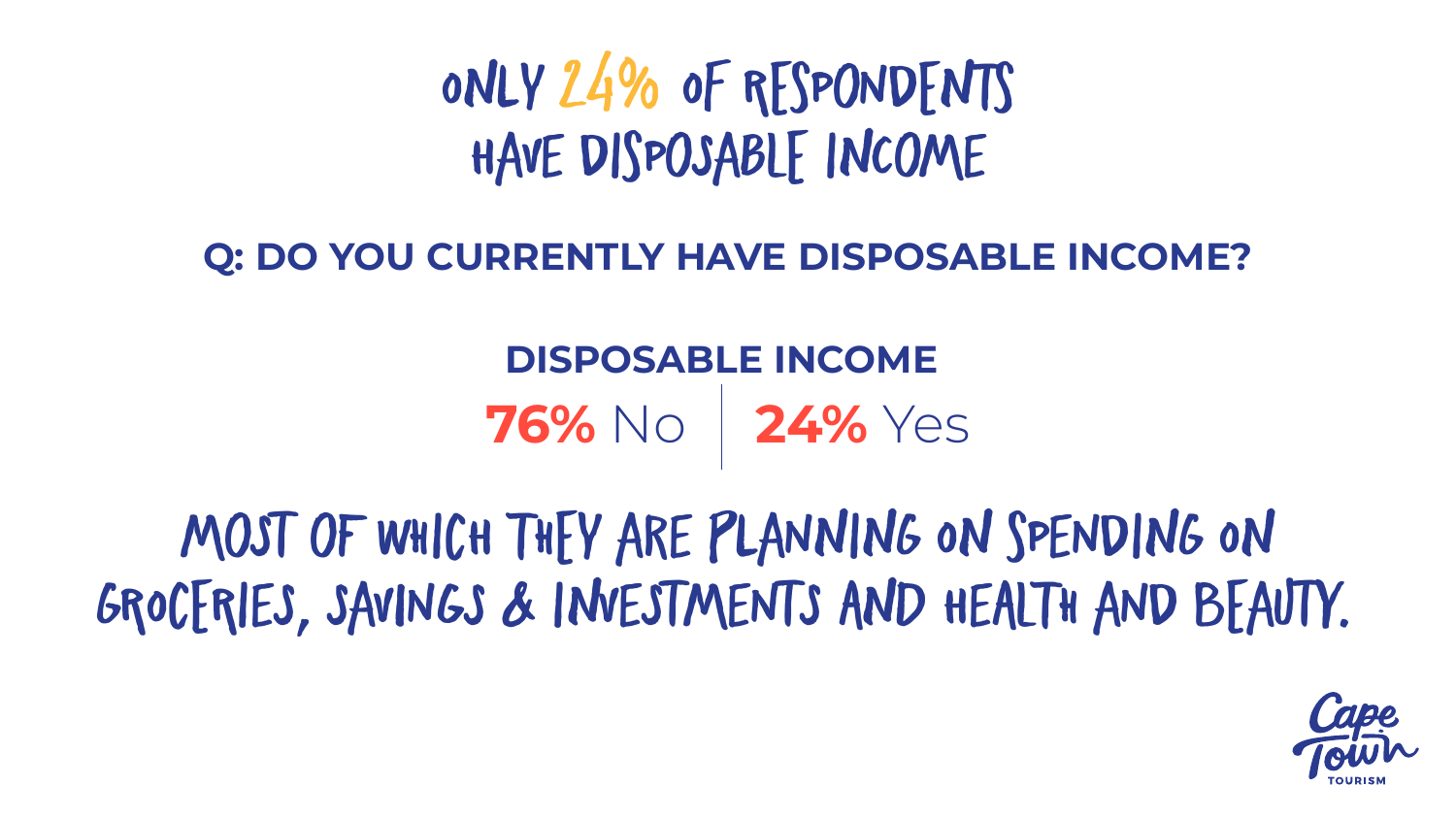#### **OnLy 22% ArE PlAnNiNg oN SpEnDiNg ThEiR DiSpOsAbLe iNcOmE On lEiSuRe tRaVeL Q: WHAT WILL YOU SPEND YOUR DISPOSABLE INCOME ON WHEN LOCKDOWN REGULATIONS ALLOW?SPENDING OF DISPOSABLE INCOME WHEN LOCKDOWN REGULATIONS ALLOW** 79% MULTIPLE SELECT QUESTION 39% 27% 23% 22% 19% 18% Groceries Savings & Transportation Travel Shopping Entertainment & Health & Investments Beauty



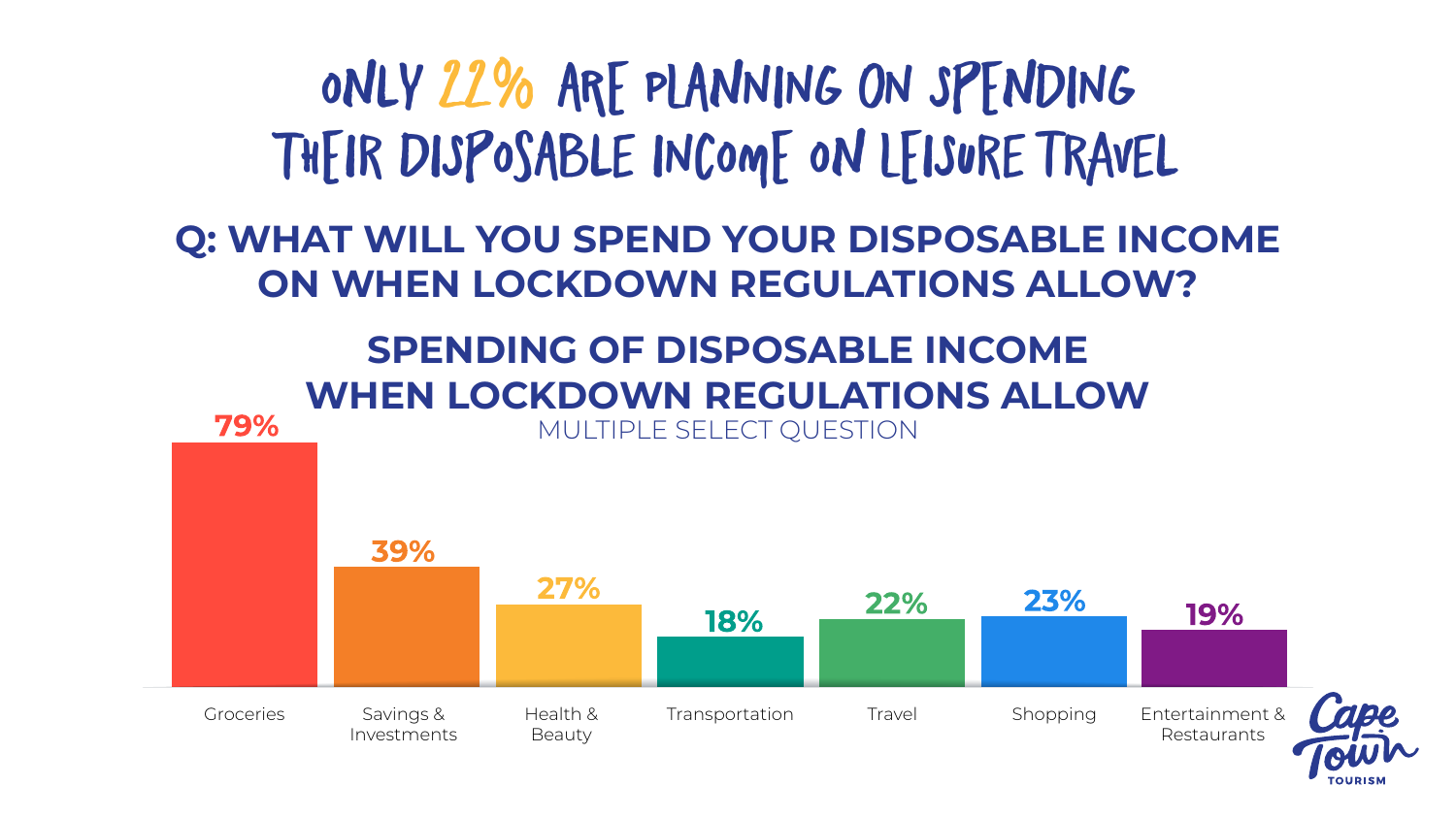When further analysing which South Africans indicated that they have disposable income we want to understand the demographic makeup of those who indicated that they would be willing to spend on travel. This will help us to understand who who should be targeted for marketing and further research purposes when leisure travel is allowed.



# **ThE TrAvEl dEmOgRaPhIc:**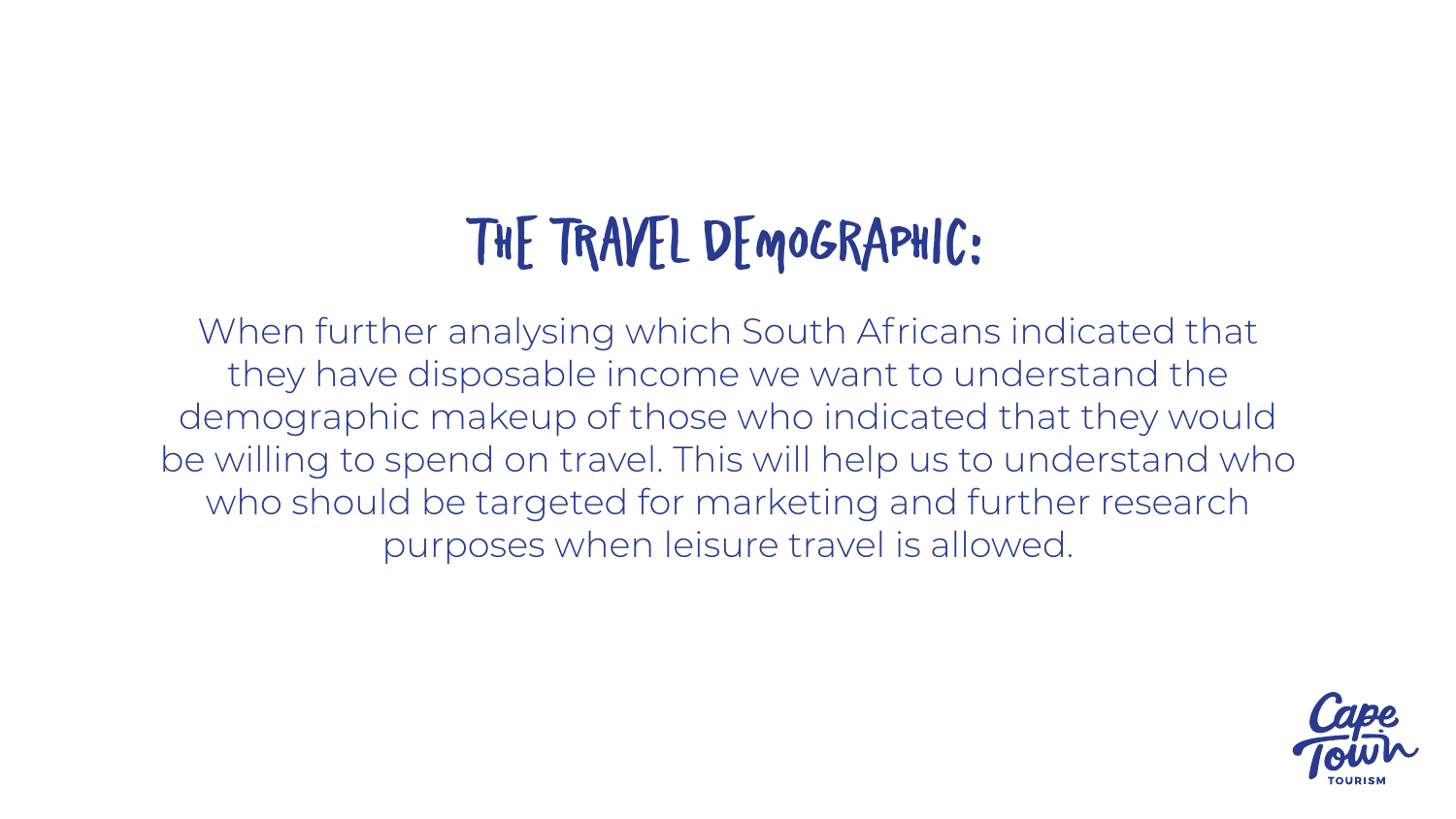### **A ToTaL Of 280 sOuTh aFrIcAnS WhO PaRtIcIpAtEd iN ThE SuRvEy**  INDICATED THAT THEY HAD DISPOSABLE INCOME THAT THEY WOULD **CoNsIdEr sPeNdInG On tRaVeL WhEn tHe rEgUlAtIoNs aLlOw**

| GENDER                                                                                       | <b>EMPLOYMENT STATUS</b> |                                                                                                                                  |  |       |                       |
|----------------------------------------------------------------------------------------------|--------------------------|----------------------------------------------------------------------------------------------------------------------------------|--|-------|-----------------------|
| 45% Male   55% Female                                                                        | 8%<br>8%                 | Retired<br>Employed part-time   10% Self employed                                                                                |  | $2\%$ | Other                 |
| <b>RACE</b>                                                                                  |                          | 68% Employed permanently   4% Unemployed                                                                                         |  |       |                       |
| 2% Other<br>8%<br>Indian<br>19% Coloured<br>46% White<br><b>25% Black</b>                    | 13%<br>19%               | <b>MONTHLY HOUSEHOLD INCOME</b><br>Less than R10 000   26% R10 001 - R20 000<br>R20 001 - R30 000   <b>17%</b> R30 001 - R40 000 |  |       |                       |
| AGE                                                                                          |                          | 17% R40 001 - R80 000                                                                                                            |  |       | 4% R80 001 - R120 000 |
| 6% 18-24 years old<br><b>33%</b> 25-34 years old<br>43% 35-49 years old<br>18% 50+ years old | 4%                       | R120 001+                                                                                                                        |  |       | $\boldsymbol{C}$      |



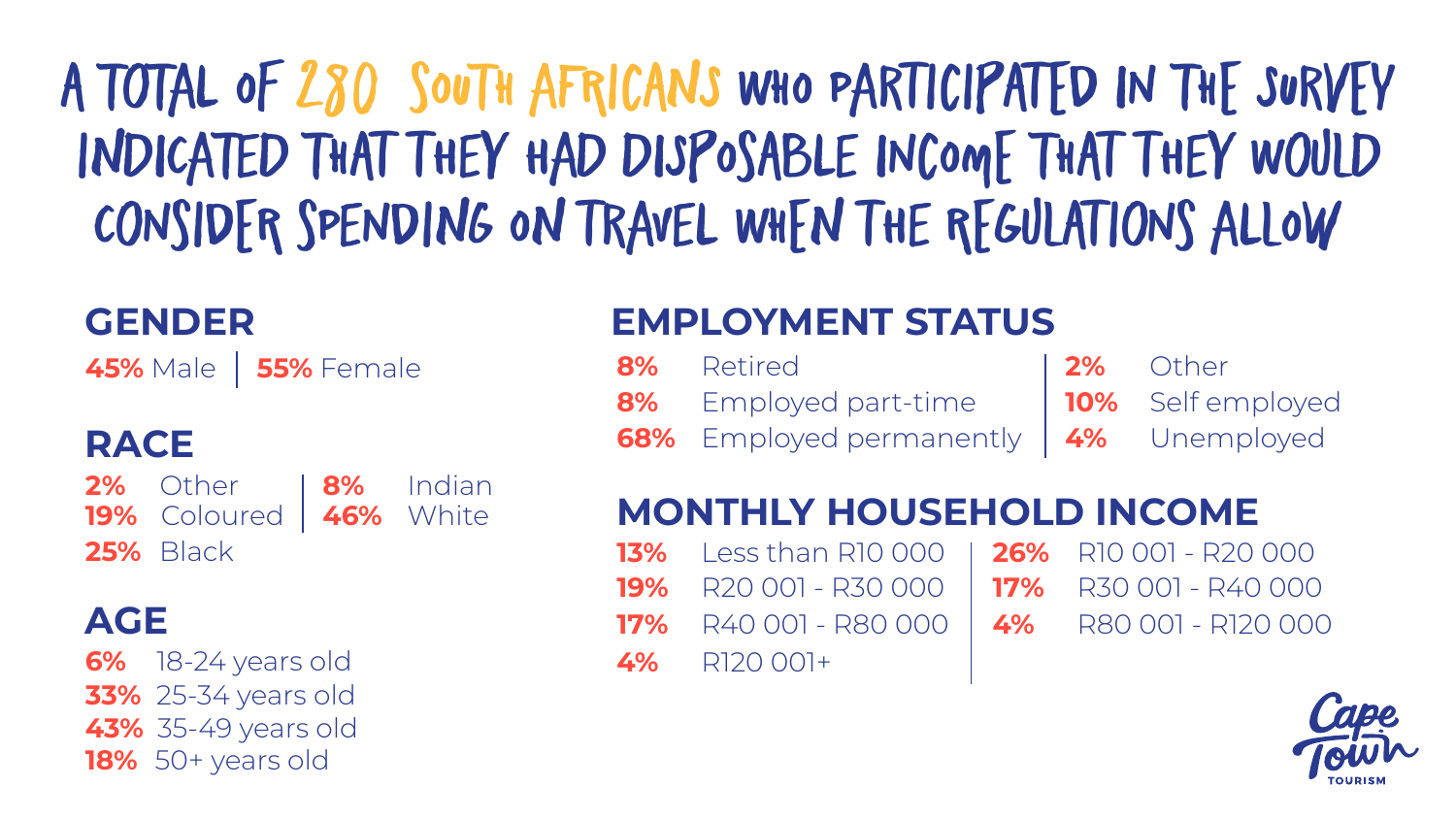- -
	-
- 
-